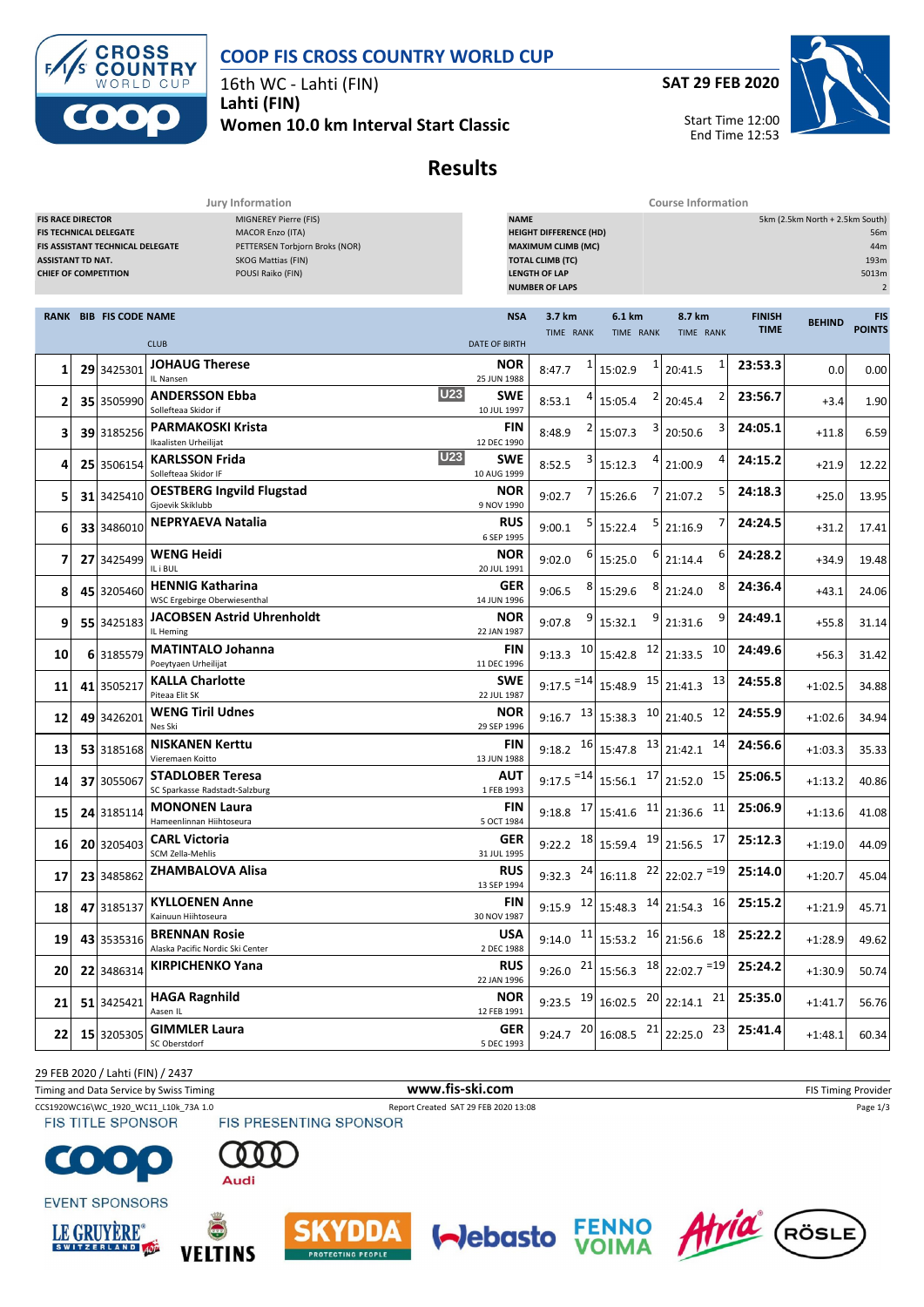



16th WC - Lahti (FIN) **Lahti (FIN) Women 10.0 km Interval Start Classic** **SAT 29 FEB 2020**



Start Time 12:00 End Time 12:53

## **Results**

|    |    | RANK BIB FIS CODE NAME |                                                                 | <b>NSA</b>                | 3.7 km      | 6.1 km                                               | 8.7 km             | <b>FINISH</b> | <b>BEHIND</b> | <b>FIS</b>       |
|----|----|------------------------|-----------------------------------------------------------------|---------------------------|-------------|------------------------------------------------------|--------------------|---------------|---------------|------------------|
|    |    |                        | <b>CLUB</b>                                                     | <b>DATE OF BIRTH</b>      | TIME RANK   | TIME RANK                                            | TIME RANK          | <b>TIME</b>   |               | <b>POINTS</b>    |
| 23 |    | 19 3425381             | <b>SVENDSEN Anna</b><br>Tromsoe Skiklubb langrenn               | <b>NOR</b><br>25 MAR 1990 | $9:28.2$ 22 | 16:13.7                                              | $23$ 22:25.9<br>25 | 25:42.0       | $+1:48.7$     | 60.67            |
| 24 |    | 12 3205407             | <b>FINK Pia</b><br>SV Bremelau                                  | <b>GER</b><br>10 JUL 1995 |             | 9:35.1 $^{26}$ 16:18.9 $^{25}$                       | 24<br>22:25.8      | 25:45.2       | $+1:51.9$     | 62.46            |
| 25 |    | 1 3185343              | <b>SAAPUNKI Susanna</b>                                         | FIN                       |             | 24<br>9:30.2 $^{23}$ 16:14.6                         | 22<br>22:24.1      | 25:47.0       | $+1:53.7$     | 63.46            |
| 26 |    | 8 3486213              | Vuokatti Ski Team Kainuu<br>U23<br><b>DURKINA Lidia</b>         | 14 OCT 1992<br><b>RUS</b> |             | 9:38.3 $^{28}$ 16:24.6                               | 26<br>27 22:37.6   | 26:02.0       | $+2:08.7$     | 71.83            |
| 27 |    | 52 3185551             | <b>JOENSUU Jasmi</b>                                            | 11 SEP 1997<br>FIN        |             | 9:34.5 $^{25}$ 16:22.8                               | 28<br>$26$ 22:45.9 | 26:07.2       | $+2:13.9$     | 74.74            |
|    |    |                        | Vantaan Hiihtoseura<br><b>U23</b>                               | 7 MAY 1996                |             |                                                      |                    |               |               |                  |
| 28 |    | 43125082               | CHI Chunxue                                                     | CHN<br>4 JAN 1998         |             | 9:42.1 $31 \mid 16:28.8$ = 30 22:43.3                | 27                 | 26:08.5       | $+2:15.2$     | 75.46            |
| 29 |    | 46 3185447             | LYLYNPERA Katri<br>Vuokatti Ski Team Kainuu                     | FIN<br>3 JAN 1994         |             | 9:42.4 $32 \mid 16:28.8$ $= 30 \mid 22:50.7$         | 31                 | 26:09.6       | $+2:16.3$     | 76.08            |
| 30 | 21 | 3485849                | <b>NECHAEVSKAYA Anna</b>                                        | <b>RUS</b><br>21 AUG 1991 | 9:49.8      | 37<br>16:34.0                                        | 29<br>$33$ 22:47.7 | 26:10.2       | $+2:16.9$     | 76.41            |
| 31 |    | 7 3205424              | <b>HERRMANN Nadine</b><br><b>Bockauer SV</b>                    | <b>GER</b><br>21 DEC 1995 |             | 9:35.3 $^{27}$ 16:24.8                               | 28 22:47.9<br>30   | 26:15.1       | $+2:21.8$     | 79.15            |
| 32 |    | 93185633               | <b>U23</b><br><b>NISSINEN Vilma</b><br>Vuokatti Ski Team Kainuu | <b>FIN</b><br>19 NOV 1997 | 9:39.7      | 29<br>$30 \mid 16:26.2$                              | 32<br>22:51.5      | 26:18.0       | $+2:24.7$     | 80.76            |
| 33 |    | 11 3055108             | <b>UNTERWEGER Lisa</b><br>SK Rottenmann-Steiermark              | AUT<br>4 FEB 1995         | 9:47.0      | $35$ 16:35.1                                         | $34$ 22:56.1<br>33 | 26:18.4       | $+2:25.1$     | 80.99            |
| 34 |    | 17 3665121             | <b>SERONOSOVA Polina</b>                                        | BLR<br>22 JAN 1993        |             | 35<br>9:44.5 $33 \mid 16:35.5$                       | 34<br>22:56.2      | 26:23.1       | $+2:29.8$     | 83.61            |
| 35 |    | 16 3675035             | <b>SHEVCHENKO Anna</b>                                          | KAZ                       |             | 9:47.3 $36 \mid 16:42.9$                             | $37$ 22:59.8 = 35  | 26:23.2       | $+2:29.9$     | 83.67            |
| 36 |    | 10 3535385             | <b>PATTERSON Caitlin</b>                                        | 4 AUG 1993<br>USA         | 9:50.1      | $38$ 16:46.7                                         | 38 23:03.4<br>37   | 26:27.0       | $+2:33.7$     | 85.79            |
| 37 |    | 54 3505954             | Craftsbury Nordic Ski Club<br><b>OEHRN Rebecca</b>              | 30 JAN 1990<br><b>SWE</b> |             | 9:39.5 $^{29}$ 16:33.5 $^{32}$ 22:59.8 $^{=35}$      |                    | 26:27.4       | $+2:34.1$     | 86.01            |
| 38 |    | 50 3486471             | <b>IFK Umeaa</b><br>U23<br>ZHEREBYATEVA Anna                    | 18 OCT 1996<br><b>RUS</b> |             | 9:46.1 $34$ 16:39.1                                  | 38<br>$36$ 23:04.4 | 26:37.6       |               |                  |
|    |    |                        |                                                                 | 24 FEB 1997               |             |                                                      |                    |               | $+2:44.3$     | 91.70            |
| 39 |    | 44 3535407             | RORABAUGH Becca<br>Alaska Pacific University Nordic Sk          | USA<br>29 JUN 1989        |             | 39<br>9:51.5 $39 \mid 16:53.1$                       | 40<br>23:25.7      | 26:50.6       | $+2:57.3$     | 98.96            |
| 40 |    | 13 3505874             | VINSA Lisa<br>Piteaa Elit SK                                    | <b>SWE</b><br>12 JUN 1995 | 9:52.6      | 47<br>40 17:09.5                                     | 39<br>23:24.4      | 26:52.0       | $+2:58.7$     | 99.74            |
| 41 |    | 14 3505800             | <b>DAHLQVIST Maja</b><br>Fauln-Borlaenge SK                     | <b>SWE</b><br>15 APR 1994 |             | 9:57.0 $41$ 16:57.4                                  | $40$ 23:33.9<br>42 | 26:54.0       | $+3:00.7$     | 100.86           |
| 42 |    | 40 3185265             | PITKANEN Marjaana<br>Oulun Hiihtoseura                          | FIN<br>10 SEP 1991        | 10:03.4     | $46$ 17:05.1                                         | 41<br>$43$ 23:29.2 | 26:58.7       | $+3:05.4$     | 103.48           |
| 43 |    | 38 3185509             | LONKA Katariina<br>Ikaalisten Urheilijat                        | FIN<br>4 APR 1995         |             | 9:57.3 $43 \mid 17:02.1$ $41 \mid 23:38.5$ $43 \mid$ |                    | 27:11.7       |               | $+3:18.4$ 110.74 |
| 44 |    | 42 3675041             | <b>SHURYGA Angelina</b>                                         | KAZ                       | 9:57.1      | 42<br>17:04.0 42 23:39.8                             | 44                 | 27:17.5       |               | +3:24.2 113.97   |
| 45 |    | 28 3125070             | <b>MA Qinghua</b>                                               | 5 NOV 1996<br><b>CHN</b>  | $9:59.7$ 45 | 45<br>17:07.2                                        | 45<br>23:56.2      | 27:32.0       | $+3:38.7$     | 122.07           |
| 46 |    | 34 3185305             | Chinese Ski association<br><b>PAJUNOJA Maaret</b>               | 26 MAY 1995<br>FIN        |             | $10:03.9$ $47$ 17:05.6 $44$ 23:59.0                  | 46                 | 27:33.4       | $+3:40.1$     | 122.85           |
|    |    |                        | Ikaalisten Urheilijat                                           | 16 FEB 1990               |             |                                                      |                    |               |               |                  |
| 47 |    | 32 3185514             | <b>JULIN Andrea</b><br>If Minken                                | <b>FIN</b><br>4 APR 1994  | 9:57.8      | 46<br>44<br>17:08.7                                  | 47<br>24:00.1      | 27:38.8       | $+3:45.5$     | 125.86           |

29 FEB 2020 / Lahti (FIN) / 2437 Timing and Data Service by Swiss Timing **WWW.fis-Ski.com WWW.fis-Ski.com** FIS Timing Provider CCS1920WC16\WC\_1920\_WC11\_L10k\_73A 1.0 Report Created SAT 29 FEB 2020 13:08 Page 2/3<br>
FIS TITLE SPONSOR FIS PRESENTING SPONSOR  $\bullet$ Audi **EVENT SPONSORS**